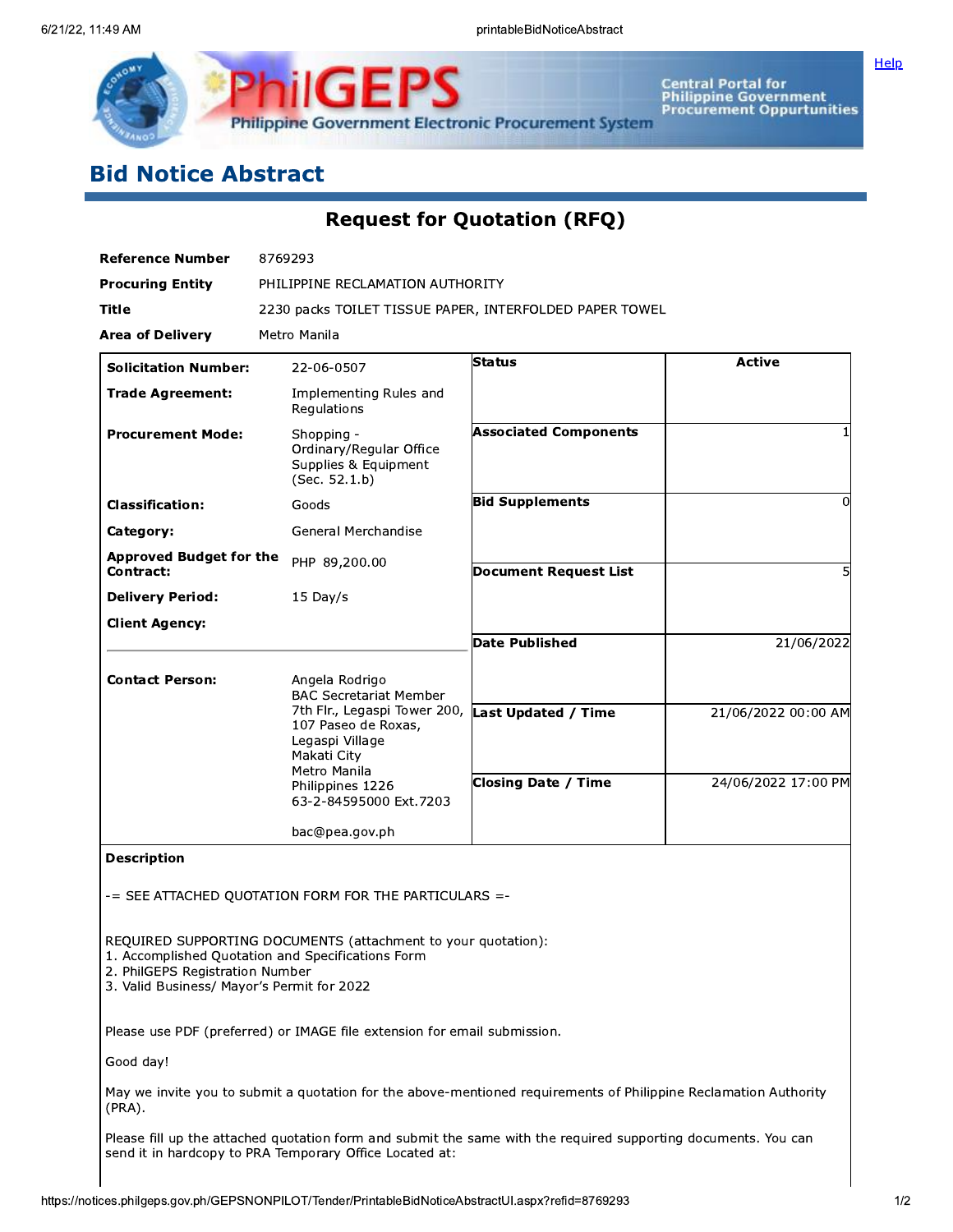Bldg. 3 PNOC Compound Energy Center, Rizal Drive Bonifacio Global City Fort Bonifacio, Taguig City

You may also email your proposal to bac@pea.gov.ph for the attention of BAC Secretariat. Online submission is preferred. Kindly check our website at http://www.pea.gov.ph for announcement of office hours during the community quarantine.

Quotation must be submitted on or before the quotation closing date as shown above. Quotation received with incomplete requirements and those received after the closing date will not be accepted. You may write your queries and concerns to bac@pea.gov.ph.

| <b>Line Items</b>                                                                                                                                                    |                                                                                                                                                                                                              |                                            |                     |        |                     |
|----------------------------------------------------------------------------------------------------------------------------------------------------------------------|--------------------------------------------------------------------------------------------------------------------------------------------------------------------------------------------------------------|--------------------------------------------|---------------------|--------|---------------------|
| Item No.                                                                                                                                                             | <b>Product/Service Name</b>                                                                                                                                                                                  | <b>Description</b>                         | <b>Quantity UOM</b> |        | <b>Budget (PHP)</b> |
| 1                                                                                                                                                                    | TOILET TISSUE PAPER,<br>INTERFOLDED PAPER TOWEL                                                                                                                                                              | Refer to attached<br><b>Quotation Form</b> | 2,230               | Pack I | 89,200.00           |
| <b>Other Information</b><br>posted at www.pea.gov.ph.<br>Bldg. 3 PNOC Compound<br>Energy Center, Rizal Drive<br>Bonifacio Global City<br>Fort Bonifacio, Taguig City | Email bac@pea.gov.ph for your online submission or queries related to this procurement. The advertisement is also<br>Submission of proposals in hardcopy and the delivery of the items being procured is at: |                                            |                     |        |                     |

**Created by** Angela Rodrigo

**Date Created** 20/06/2022

The PhilGEPS team is not responsible for any typographical errors or misinformation presented in the system. PhilGEPS only displays information provided for by its clients, and any queries regarding the postings should be directed to the contact person/s of the concerned party.

|  | © 2004-2022 DBM Procurement Service. All rights reserved. |  |  |
|--|-----------------------------------------------------------|--|--|
|  |                                                           |  |  |
|  |                                                           |  |  |

**Help | Contact Us | Sitemap**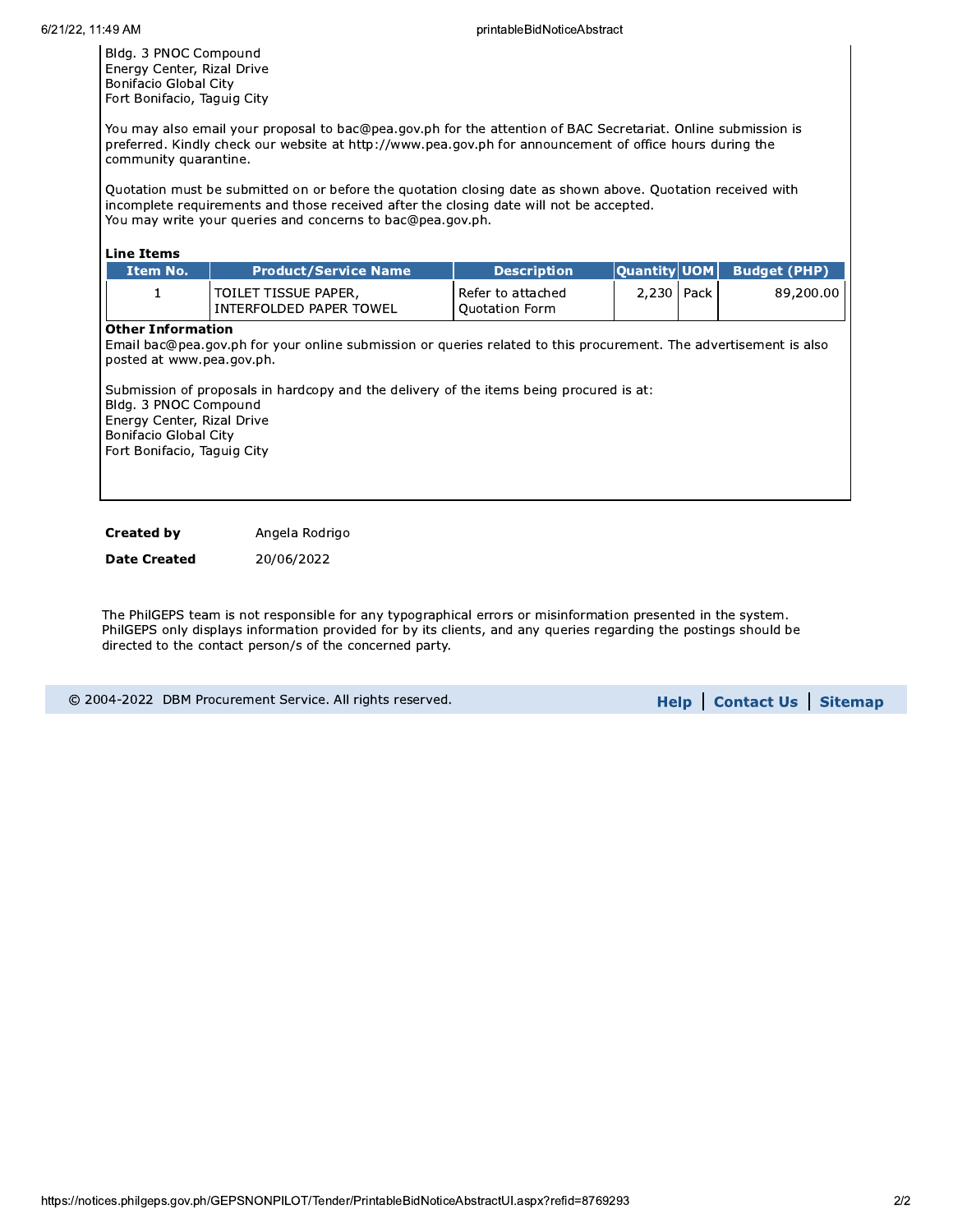

Tel. No.: (02) 459-5000 · Facsimile No.: (02) 815-2662 Website: www.pea.gov.ph . Email: info@pea.gov.ph

## **REQUEST FOR QUOTATION (Shopping or SVP**  $\overline{P50,000}$  **or less)** Date:

|               |                                                                   | PhilGEPS Ref. No.:                         | N/A                 |
|---------------|-------------------------------------------------------------------|--------------------------------------------|---------------------|
| Project Name: | 2230 packs TOILET TISSUE PAPER,<br><b>INTERFOLDED PAPER TOWEL</b> | Approved Budget for<br>the Contract (ABC): | P 89,200.00 ONLY    |
|               |                                                                   | Closing Date:                              | <b>24 JUNE 2022</b> |

#### **INSTRUCTIONS:**

| Bidder shall provide correct and accurate information required in this form.<br>2.<br><b>DOCUMENTS WITH YOUR</b><br>3. Any interlineations, erasures, or overwriting shall be valid only if they are signed or<br><b>QUOTATION</b><br>initialed by the duly authorized representative. |  |
|----------------------------------------------------------------------------------------------------------------------------------------------------------------------------------------------------------------------------------------------------------------------------------------|--|
| 4. If another form is used other than this RFQ, the quotation shall contain all the<br>$\checkmark$ Valid PhilGEPS<br>mandatory requirements/provisions including manifestation on the agreement with<br>the Terms and Conditions of this RFQ.<br><b>Registration Number</b>           |  |
| 5. Quote your lowest net government price(s), taxes included, F. O. B. destination, for<br>the item(s)/service(s) listed hereunder, indicating the shortest time of delivery and<br>Mayor's/Business Permit                                                                            |  |
| furnishing this Office with descriptive brochures, catalogues (if available), and/or<br>for $2022$<br>samples (if required).                                                                                                                                                           |  |
| 6. Indicate the brand name of the offered item/s (if applicable).                                                                                                                                                                                                                      |  |
| 7. The Technical Specifications must be complied with. Failure to do so shall render the<br>quotation ineligible/disqualified.                                                                                                                                                         |  |
| 8. For EXCLUSIVE MANUFACTURER, DISTRIBUTOR OR AGENT IN THE                                                                                                                                                                                                                             |  |
| <b>PHILIPPINES</b> , attach appropriate documents to the said effect.                                                                                                                                                                                                                  |  |
| 9. E-mail duly accomplished form to bac@pea.gov.ph or submit said form to PRA                                                                                                                                                                                                          |  |
| Office (BAC Secretariat). ONLINE SUBMISSION IS PREFERRED.                                                                                                                                                                                                                              |  |
| 10. Quotations, including documentary requirements, received after the Closing<br>Date/Deadline shall not be accepted.                                                                                                                                                                 |  |
| (Per 2016 Revised IRR of R.A. 9184)<br>11. Quotations exceeding the Approved Budget for the Contract (ABC) shall be rejected.                                                                                                                                                          |  |

### **SUPPLIER INFORMATION** (Fill-out completely):

| Company Name: | PhilGEPS Reg. No.:     |  |
|---------------|------------------------|--|
|               | TIN:                   |  |
| Address and   | Email Address:         |  |
| Website       | <b>Contact Number:</b> |  |

#### **OFFICIAL QUOTATION FROM THE SUPPLIER:**

|  |      | NO.  QTY.   UNIT | <b>DESCRIPTION</b>                                                                                                                                                                                                                                  | <b>BRAND NAME</b><br>(if applicable) | <b>UNIT</b><br>PRICE* | <b>TOTAL PRICE</b><br>(Unit Price x Qty)* |
|--|------|------------------|-----------------------------------------------------------------------------------------------------------------------------------------------------------------------------------------------------------------------------------------------------|--------------------------------------|-----------------------|-------------------------------------------|
|  | 2230 | pack             | <b>TOILET TISSUE PAPER, INTERFOLDED</b><br><b>PAPER TOWEL</b><br>Delivery within 15 calendar days<br>Delivery address:<br>Bldg. 3 PNOC Compound<br><b>Energy Center, Rizal Drive</b><br><b>Bonifacio Global City</b><br>Fort Bonifacio, Taguig City |                                      |                       |                                           |
|  |      |                  |                                                                                                                                                                                                                                                     |                                      |                       |                                           |

Quoted by: *\*Note: Amount shall be inclusive of taxes and delivery charges (if applicable).*

| <b>Signature Over Printed Name</b><br>of Authorized Representative | Position: | Ver. as of June 2022<br>Page 1 of 2 |
|--------------------------------------------------------------------|-----------|-------------------------------------|
|                                                                    |           |                                     |